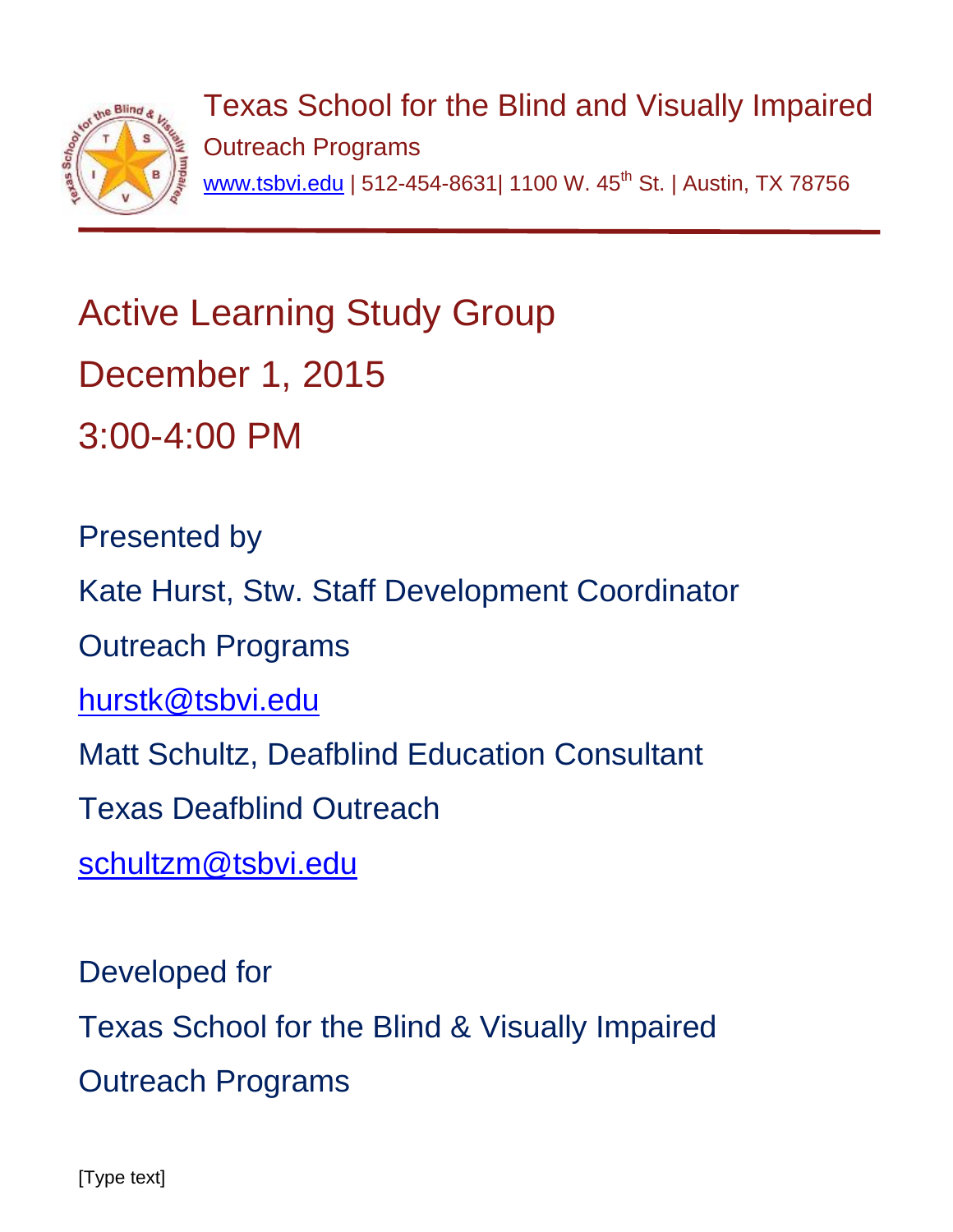### **You are being recorded…..**

By participating in this event, participants acknowledge that the event will be recorded and made available by TSBVI to others on the internet. Participants acknowledge that their attendance, and that their audio, written, video and other participation in the event will be recorded and made available to others during and after the event.

By participating in the event, participants acknowledge that they waive all rights to confidentiality related to their participation in this event, and that TSBVI is held harmless from any claims of liability related to their participation, including the redistribution of the event.

### **Housekeeping**

- Download handouts and sign-in roster
- Send sign-in roster to keithc@tsbyi.edu or fax to 512-206-9320
- Make sure you registered and complete evaluation within 60 days including code for ACVREP/SBEC credit
- View captions in a separate window at [www.streamtext.net/text.aspx?event=TSBVI](http://www.streamtext.net/text.aspx?event=TSBVI)
- Part 1 of code: will be announced at the start of the webinar only. After 3:15 PM you will nto be able to get this information, so please do your best to be on time.

### **Adobe Connect Webinar Tour**

- For tips about screen navigation go to [http://www.connectusers.com/tutorials/2008/11/meeting\\_accessibility/](http://www.connectusers.com/tutorials/2008/11/meeting_accessibility/)
- Location of pods
- Power Point content included in your handout
- Poll participation enter response in chat if you cannot access the poll

Link to enter room: **<http://tsbvi.adobeconnect.com/active/>**

Audio: 1-888-450-5996 and use access code 784000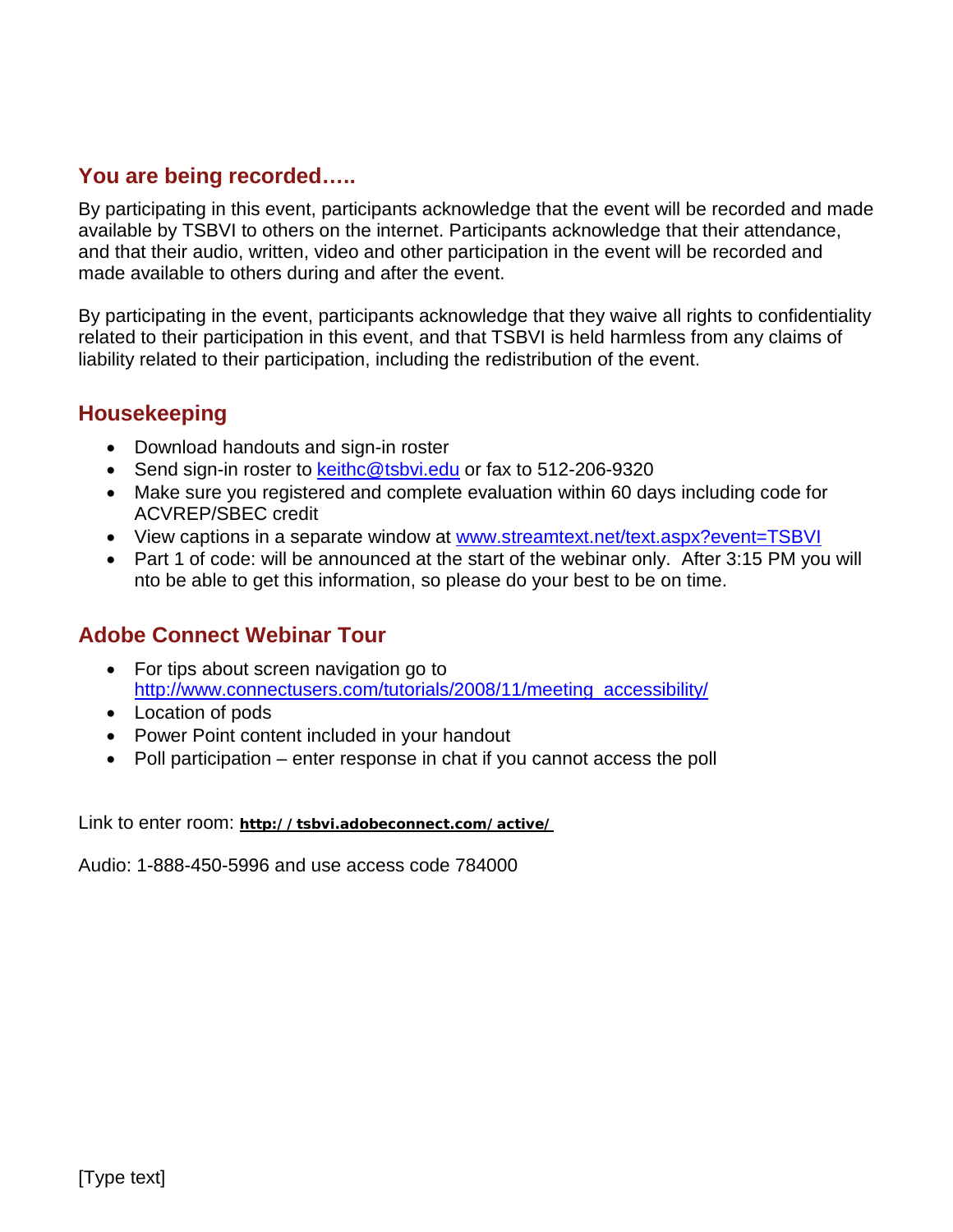## **Special Guests from Penrickton Center for Blind Children**



**Figure 1 Patty Obrzut, Assistant Director, Penrickton Center for the Blind**



#### **Figure 2 Penrickton Center for the Blind Logo**

### **LiveBinder**

[http://www.livebinders.com/edit/index/1781034?tabid=6b8f8bd0-10f7-fa99-8868-](http://www.livebinders.com/edit/index/1781034?tabid=6b8f8bd0-10f7-fa99-8868-51a13eb5863b) [51a13eb5863b#](http://www.livebinders.com/edit/index/1781034?tabid=6b8f8bd0-10f7-fa99-8868-51a13eb5863b)

Videos of Kamryn playing with adults and on her own.

### **Social Perception Milestones**

0-3 months: Smiles and waves arms when seeing or hearing familiar people

3-6 months: Enjoys having an adult play with him/her

6-9 months: Makes contact with adults

9-12 months: Anxious when trusted provider is not present

12-15 months: Shows interest in other learners

15-18 months: Moves close to another learner, observes intensively

18-24 months: Protests if his/her activity is disrupted

24-30 months: Steals the toy another learner is playing with

30-36 months: Plays parallel to other learners

36-42 months: Invites the adult to play rough-and-tumble

42-28 months: Helps with laying the table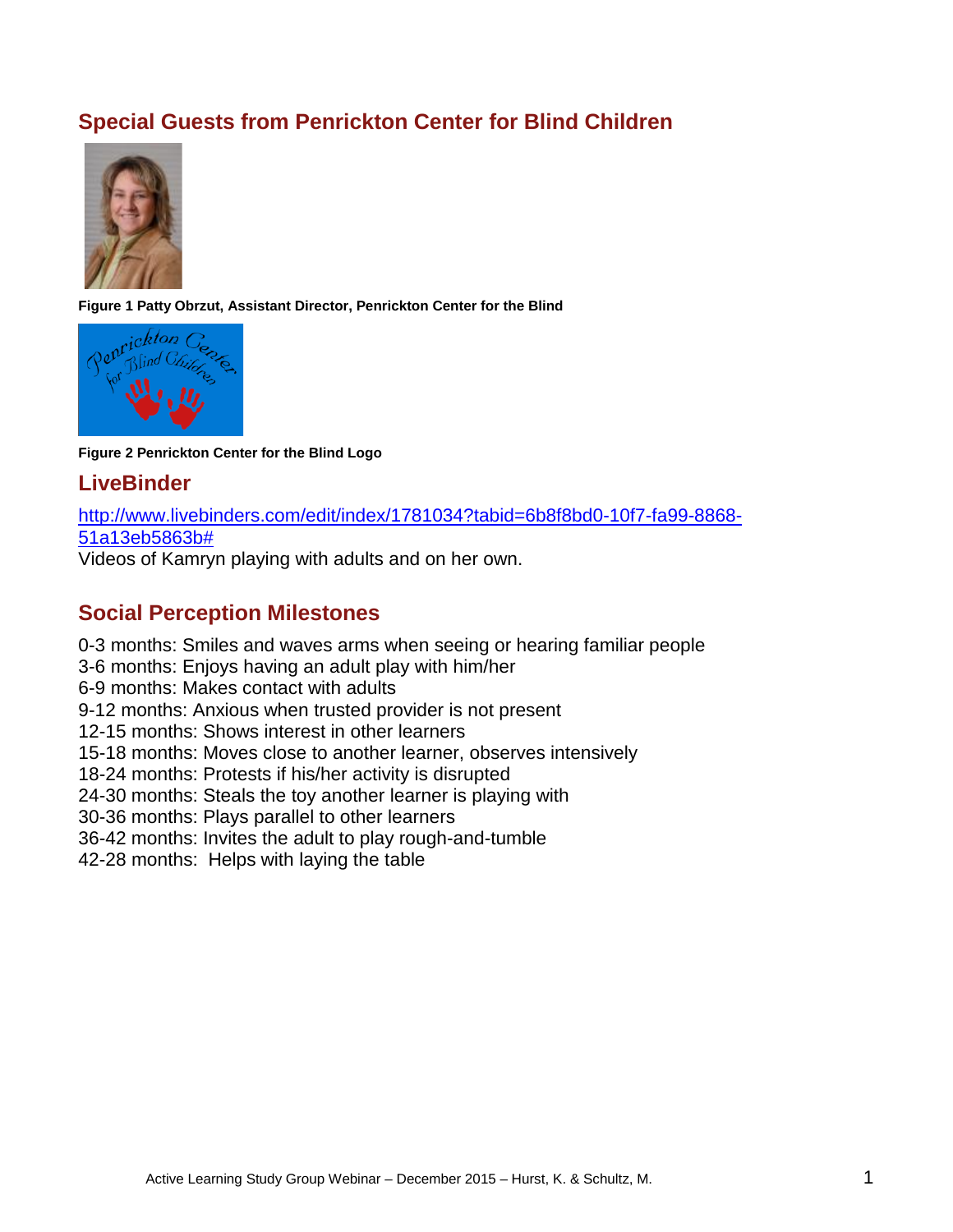| ¢.               | <b>Social Perception</b>                                     |                             |              |
|------------------|--------------------------------------------------------------|-----------------------------|--------------|
| Level            | <b>Milestones</b>                                            | <b>Yes</b>                  | No           |
| $0 - 3$ months   | Smiles and waves arms when seeing or hearing familiar people | $\mathbf{X}$                |              |
| $3 - 6$ months   | Enjoys having an adult play with him                         | $\mathbf{x}$ $\mathbf{I}$   |              |
| $6 - 9$ months   | Makes contact with adults                                    | $\mathsf{X}\mid$            |              |
| $9 - 12$ months  | Anxious when trusted provider is not present                 | $\mathsf{X}\, $             |              |
| $12 - 15$ months | Shows interest in other learners                             | $\boldsymbol{\mathsf{X}}$ ) |              |
| 15 - 18 months   | Moves close to another learner, observes intensively         | $\mathsf{X}\mid$            |              |
| 18 - 24 months   | Protests if his activity is disrupted                        |                             | X            |
| 24-30 months     | Steals the toy another learner is playing with               |                             | X            |
| $30 - 36$ months | Plays parallel to other learners                             |                             | X            |
| $36 - 42$ months | invites the adult to play rough-and-tumble                   |                             | $\mathbf{X}$ |
| $42 - 48$ months | Helps with laying the table                                  |                             | $\mathbf X$  |

**Figure 3 Social Perception Milestones showing "X" in "Yes" box thru 3-6, 6-9, 9-12, 12-15 and 15-18 months and "X" in "No" box 0-3,18-24, 24-30, 30-36, 36-42, and 42-48 months.**

#### **Our student had X in the "Yes" column for**

0-3 months: Smiles and waves arms when seeing or hearing familiar people

3-6 months: Enjoys having an adult play with him/her

6-9 months: Makes contact with adults

9-12 months: Anxious when trusted provider is not present

12-15 months: Shows interest in other learners

15-18 months: Moves close to another learner, observes intensively

#### **Our student had X in the "No" column for**

18-24 months: Protests if his/her activity is disrupted

24-30 months: Steals the toy another learner is playing with

30-36 months: Plays parallel to other learners

36-42 months: Invites the adult to play rough-and-tumble

42-28 months: Helps with laying the table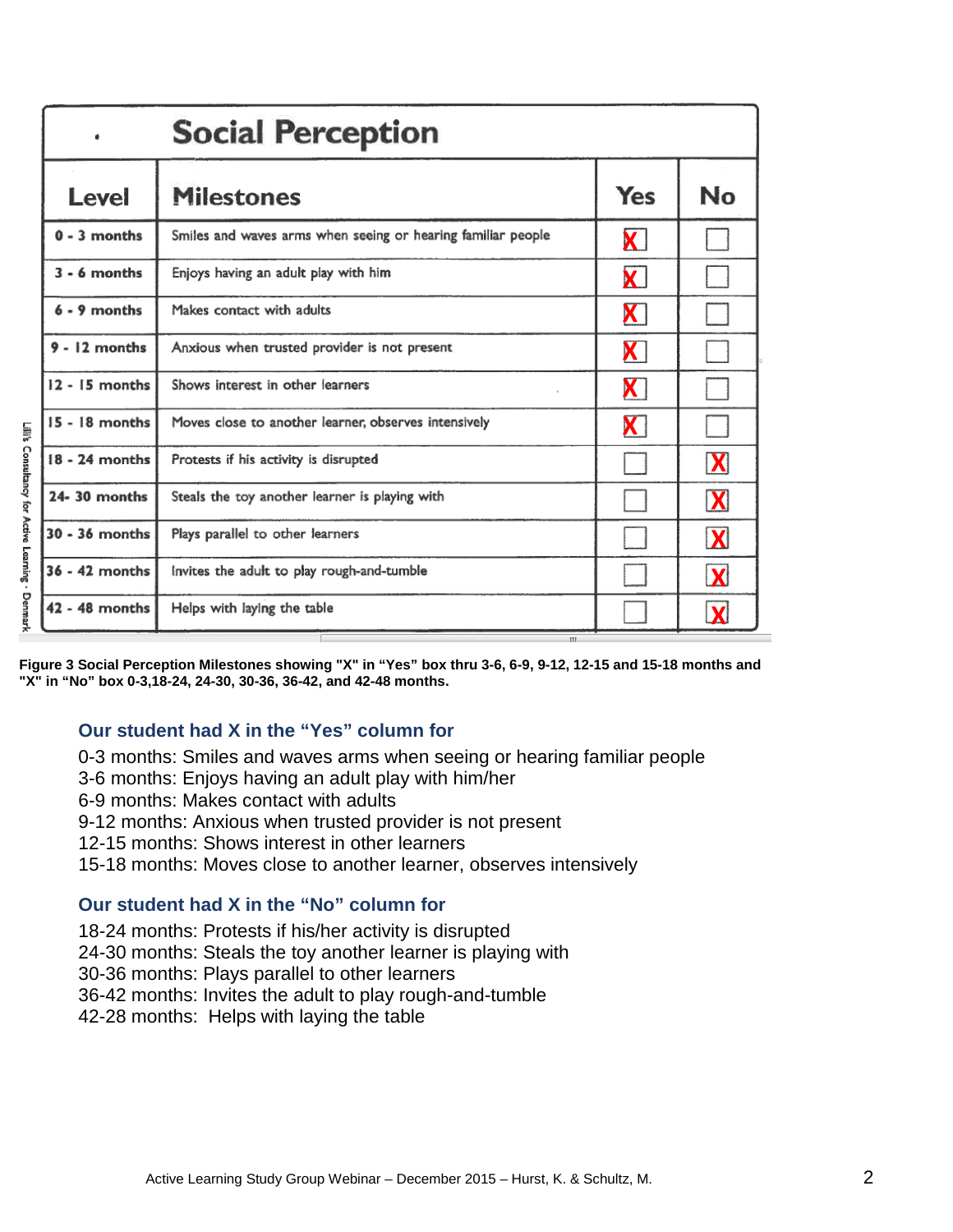#### **12-15 months**

K049: Shows interest in other learners - Yes K050: Imitates the adult's activity - Yes K051: Waves to say good-bye - Don't Know

K052: Wants to share his experiences with the adult – Yes

#### Level: 12 - 15 months **Social Perception** Performed Performs Was Learning in favourable Don't spontaneconditions Na **Function** Yes  $N<sub>b</sub>$ know able to has begun ously K049 Shows interest in other learners **X** K050 Imitates the adult's activity **X**   $K051$ Waves to say good-bye **X** K052 Wants to share his experiences **X** with the adult K053

**Figure 4 Our student shows X in the "Yes" column for items K049, K050 and K052 and in the "Don't Know" column for item K051.**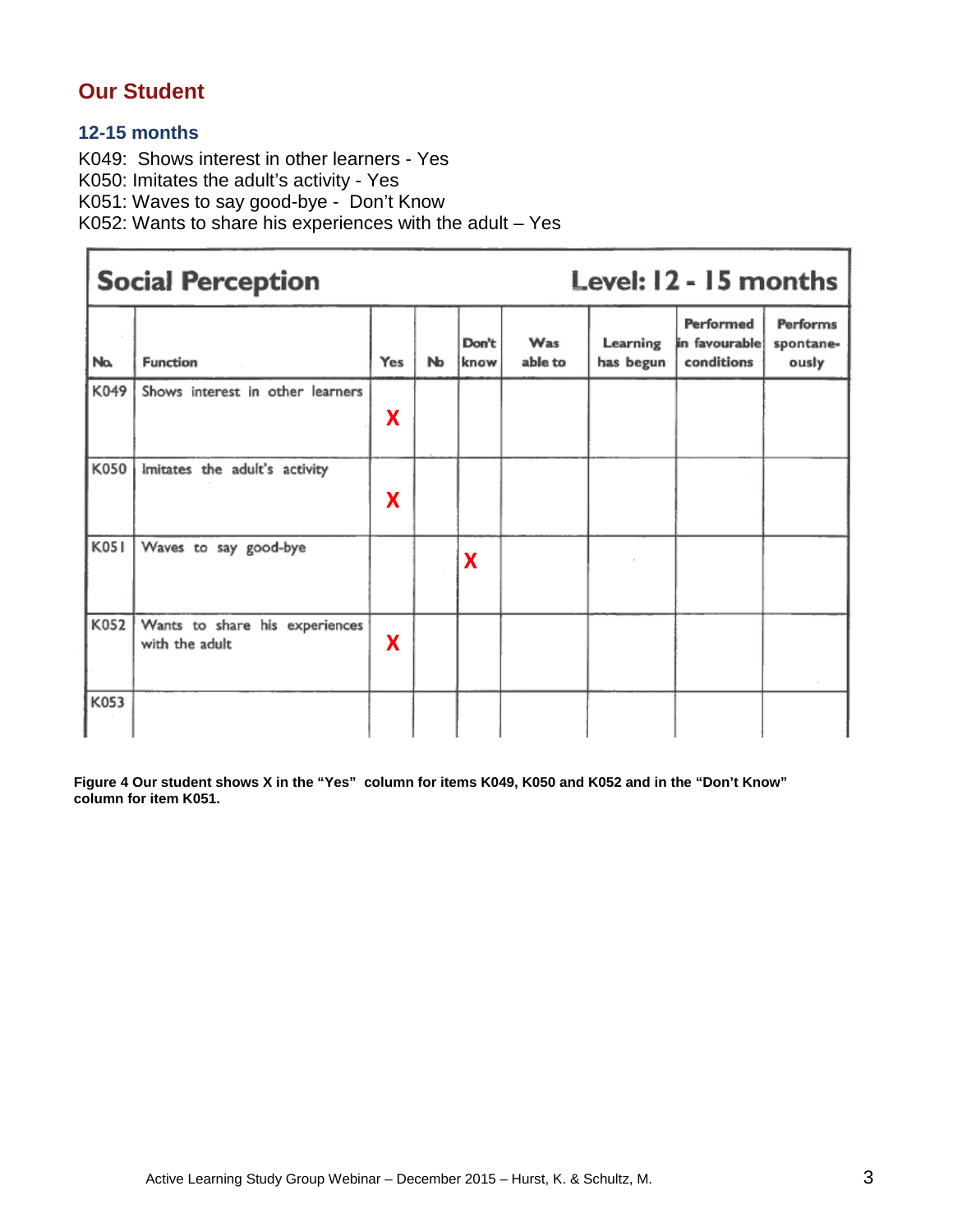#### **15-18 months**

K061: Moves close to another learner, observes intensively - Yes K062: Becomes worried when another learner cries – Don't Know

K063: Approaches an adult with a welcoming attitude - Yes

|      | <b>Social Perception</b>                                |     |    |               |                |                       | Level: 15 - 18 months                    |                                |
|------|---------------------------------------------------------|-----|----|---------------|----------------|-----------------------|------------------------------------------|--------------------------------|
| No.  | <b>Function</b>                                         | Yes | No | Don't<br>know | Was<br>able to | Learning<br>has begun | Performed<br>in favourable<br>conditions | Performs<br>spontane-<br>ously |
| K061 | Moves close to another learner,<br>observes intensively | X   |    |               |                |                       |                                          |                                |
| K062 | Becomes worried when another<br>learner cries           |     |    | X             |                |                       |                                          |                                |
| K063 | Approaches an adult with a<br>welcoming attitude        | X   |    |               |                |                       |                                          |                                |
| K064 |                                                         |     |    |               |                |                       |                                          |                                |

**Figure 5 Our student has X in "Yes" column for items K061 and K063 and X in "Don't Know" column for item K062.**

٦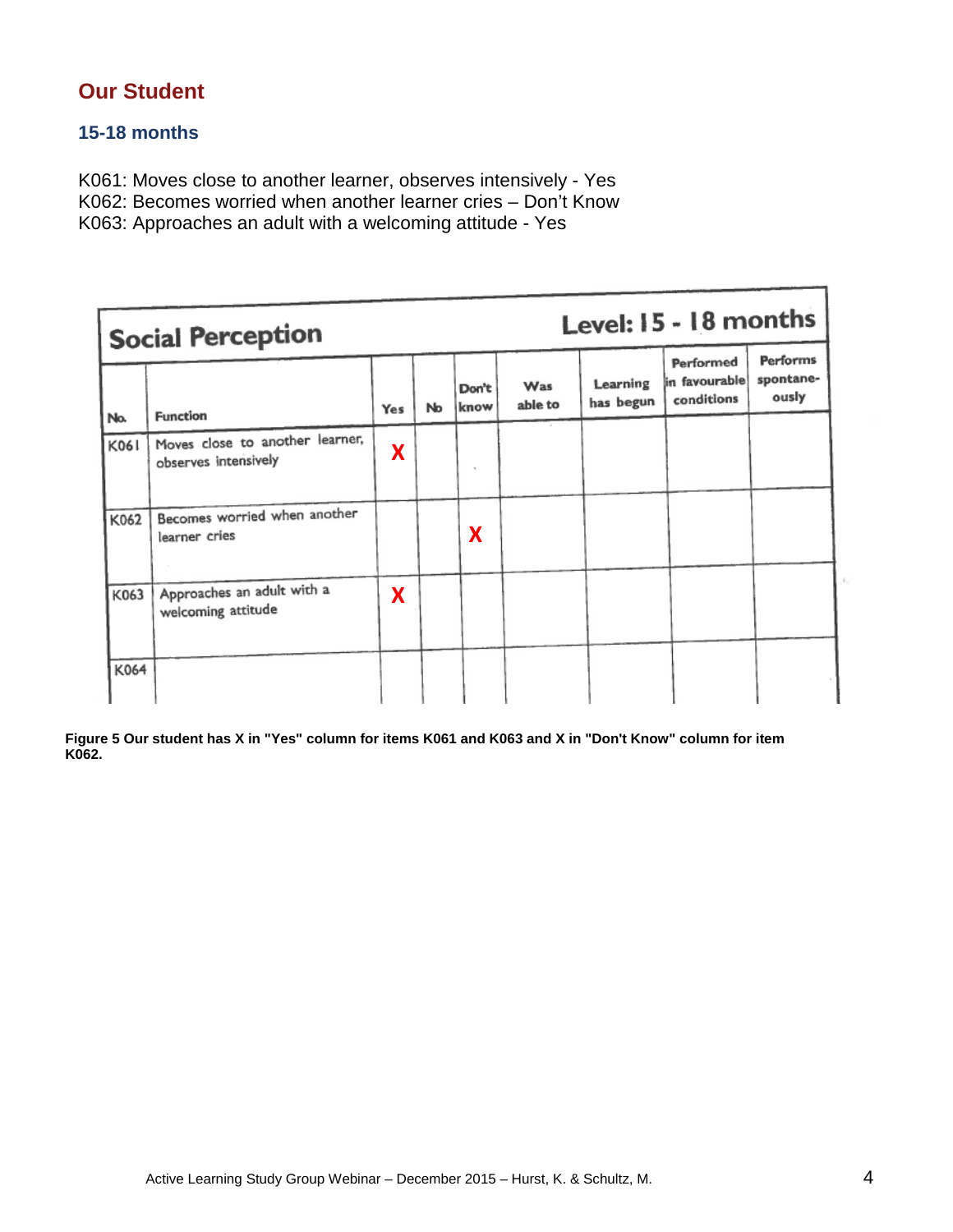#### **Social Perception level 18-24 months**

K073: Observes other learner's play intensely - Yes

K074: Reacts spontaneously to own name – Don't Know

K075: Helps the adult with tidying up of the toys - No

K076: Protests if his activity is disrupted - No

K077: Demonstrates his own will in the presence of the adult – Don't Know

|      | <b>Social Perception</b>                                  |     | Level: 18 - 24 months |               |                |                       |                                          |                                |
|------|-----------------------------------------------------------|-----|-----------------------|---------------|----------------|-----------------------|------------------------------------------|--------------------------------|
| No.  | <b>Function</b>                                           | Yes | Nb                    | Don't<br>know | Was<br>able to | Learning<br>has begun | Performed<br>in favourable<br>conditions | Performs<br>spontane-<br>ously |
| K073 | Observes other learner's play<br>intensely                | X   |                       |               |                | $\sim$                |                                          |                                |
| K074 | Reacts spontaneously to own<br>name                       |     |                       | X             |                |                       |                                          |                                |
| K075 | Helps the adult with tidying up<br>of the toys            |     | X                     |               |                |                       |                                          |                                |
| K076 | Protests if his activity is<br>disrupted                  |     | X                     |               |                |                       |                                          |                                |
| K077 | Demonstrates his own will in<br>the presence of the adult |     |                       | X             |                |                       |                                          |                                |
| K078 |                                                           |     |                       |               |                |                       |                                          |                                |
| K079 |                                                           |     |                       |               |                |                       |                                          |                                |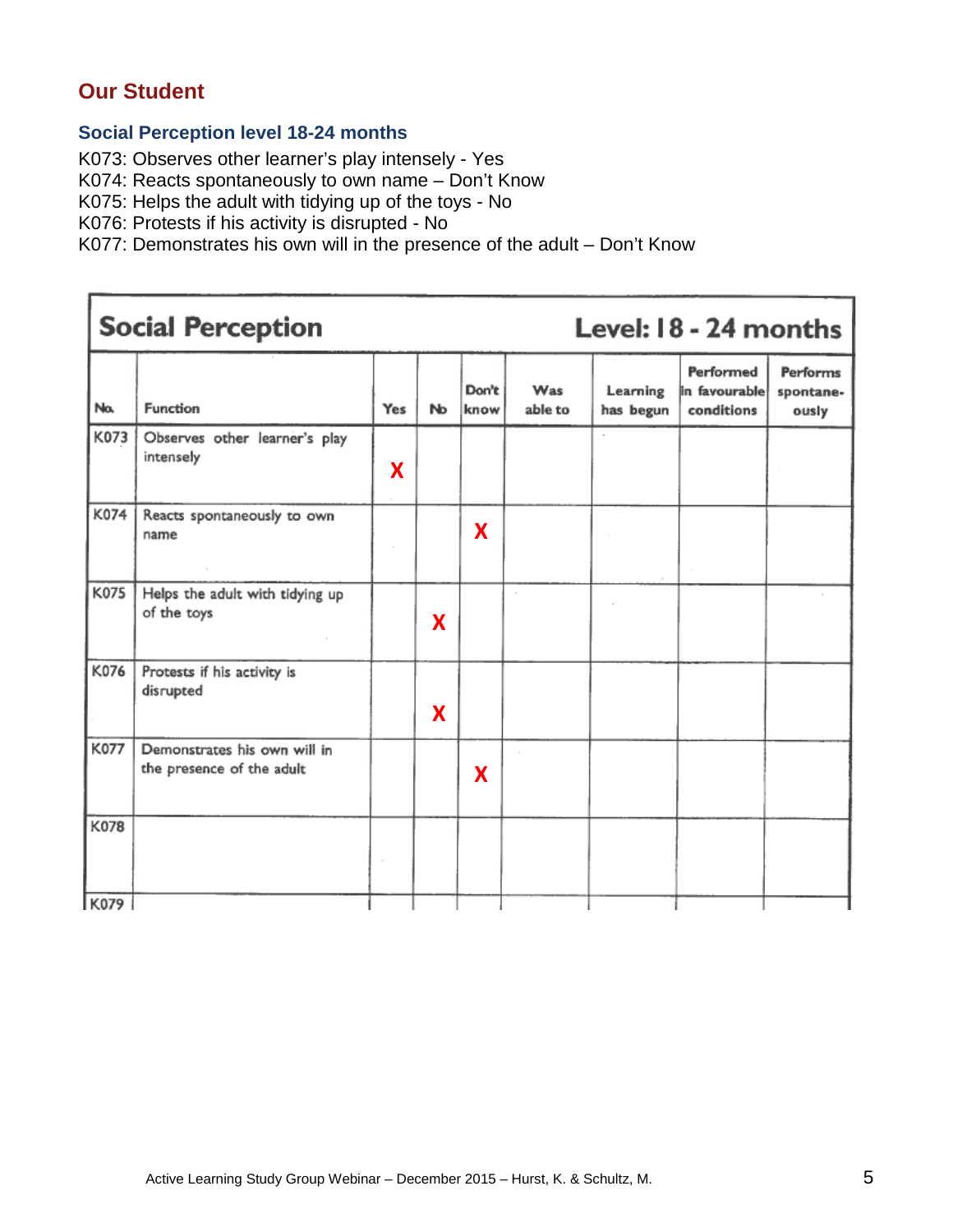#### **Social Perception Level 24-30 months**

K085: Steals the toy another learner is playing with - No

K086: Tries to have his will while playing with another learner – Don't Know

K087: Presents his abilities to the adult - No

K088: Helps with wiping the table – No

|      | <b>Social Perception</b>                                     | Level: 24 - 30 months |    |               |                |                       |                                          |                                |
|------|--------------------------------------------------------------|-----------------------|----|---------------|----------------|-----------------------|------------------------------------------|--------------------------------|
| No.  | <b>Function</b>                                              | Yes                   | No | Don't<br>know | Was<br>able to | Learning<br>has begun | Performed<br>in favourable<br>conditions | Performs<br>spontane-<br>ously |
| K085 | Steals the toy another learner is<br>playing with            |                       | X  |               |                |                       |                                          |                                |
| K086 | Tries to have his will while<br>playing with another learner |                       |    | X             |                |                       |                                          |                                |
| K087 | Presents his abilities to<br>the adult                       |                       | X  |               |                |                       |                                          |                                |
| K088 | Helps with wiping the table                                  |                       | X  |               |                |                       |                                          |                                |
| K089 |                                                              |                       |    |               |                |                       |                                          |                                |
| K090 |                                                              |                       |    |               |                |                       |                                          |                                |

**Figure 6 Our student had x in "No" for items K085, K087, and K088 and X in "Don't Know" for item K086.**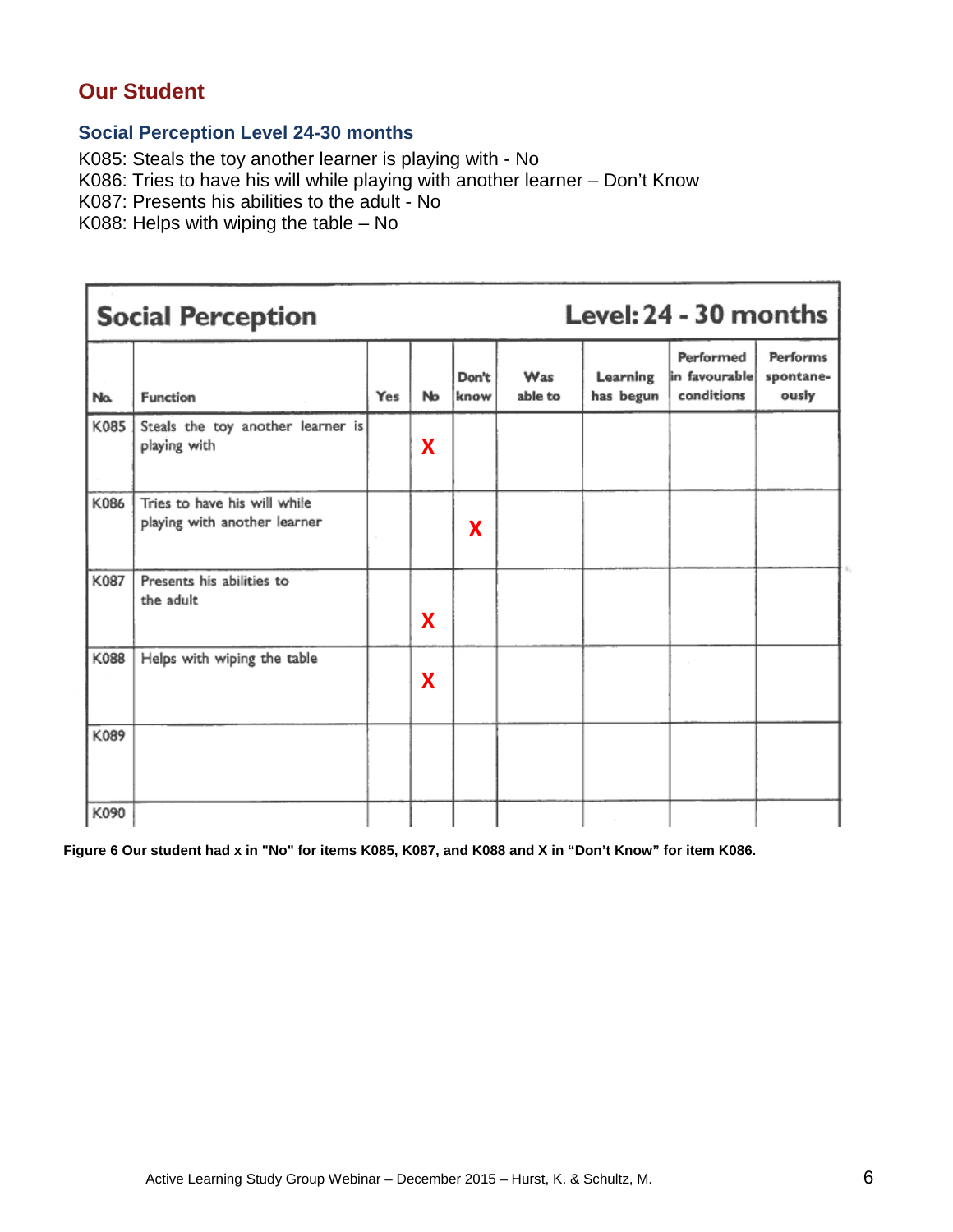|                       |                                                                    |     |     | <b>Don't</b> | Was     | Learning  | Performed<br>in favourable | Parforme<br>spontane- |
|-----------------------|--------------------------------------------------------------------|-----|-----|--------------|---------|-----------|----------------------------|-----------------------|
| Na.                   | Function                                                           | Yes | hla | know         | able to | has begun | conditions                 | ously                 |
| NO) I<br>ĸ            | Characterized as friendly<br>tuwards kirown persons                |     |     |              |         |           |                            |                       |
| N032<br>κ             | Characterized as friendly<br>towards anyone                        |     |     |              |         |           |                            |                       |
| NO33<br>κ             | <b>b</b> capacially stuched to one<br>person                       |     |     |              |         |           |                            |                       |
| N004<br>κ             | Is afraid of being separated<br>from parents                       |     |     |              |         |           |                            |                       |
| NOD5<br>ĸ             | Characterized as eager to<br>make contact                          |     |     |              |         |           |                            |                       |
| N006<br>κ             | Characterized as making<br>contact but ready to retreat<br>quickly |     |     |              |         |           |                            |                       |
| N007<br>κ             | Characterized as clinging                                          |     |     |              |         |           |                            |                       |
| 180001<br>ĸ           | Characterized as abrormally<br>attention-demanding                 |     |     |              |         |           |                            |                       |
| N009<br>κ             | Characterized as naturally<br>attention-demanding                  |     |     |              |         |           |                            |                       |
| NO10<br>ĸ             | Sleeps during daytime<br>If yes, when                              |     |     |              |         |           |                            |                       |
| NOI I<br>κ            | How many hours doss the<br>learner sleep during nights _____       |     |     |              |         |           |                            |                       |
| NO <sub>2</sub><br>κ  | <b>Resists teaching</b>                                            |     |     |              |         |           |                            |                       |
| NO <sub>13</sub><br>ĸ | It familiar with cause of routine                                  |     |     |              |         |           |                            |                       |
| N0:4<br>κ             | Insists on doing samething by<br>himself during mealtime           |     |     |              |         |           |                            |                       |
| NO 5<br>ĸ             | Insists on doing things by<br>himself in other situations          |     |     |              |         |           |                            |                       |
| N0'6<br>κ             |                                                                    |     |     |              |         |           |                            |                       |

#### **Figure 7 Social Perception Irrespective of level of development from Functional Scheme.**

N001K Characterized as friendly towards known persons N003K Is especially attached to one person? N010K Sleeps during daytime – sick N011K # hours night sleep?

13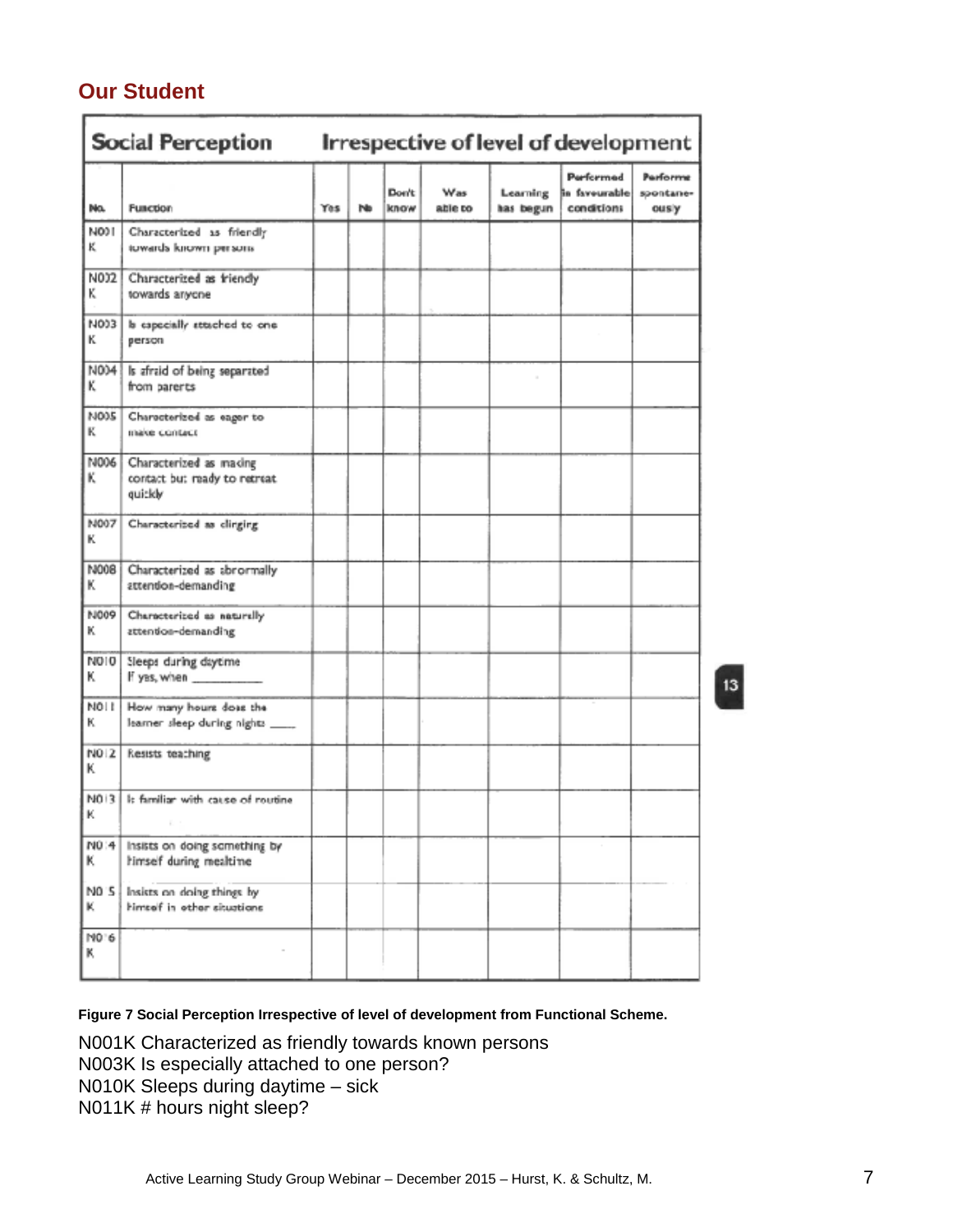### **Emotional Perception Milestones**

- 0-3 Months: Contacts or responds to contact by clutching the adult's finger, clothes and hair
- 3-6 Months: Can call for the parents by crying, also when nothing is wrong
- 6-9 Months: Contacts or responds to contact by pressing him/herself against the adult
- 9-12 Months: Contacts or responds to contact by pointing to the adult using a toy
- 12-15 Months: Wants to feed the adult
- 15-18 Months: Invites the adult to participate in give-and-take game
- 18-24 Months: Makes contact by hiding him/herself followed by reappearing with a shocked attitude
- 24-30 Months: Makes contact by hiding him/herself followed by reappearing with a shocked attitude
- 30-36 Months: Has difficulty in choosing between yes and no, coming and going, milk and juice, etc.
- 36-42 Months: Shows great independence, often thinks he/she can do more than his/she is able
- 42-48 Months: Repeats activities that cause the adult to laugh

|                 | <b>Emotional Perception</b>                                                              |          |                         |
|-----------------|------------------------------------------------------------------------------------------|----------|-------------------------|
| Level           | <b>Milestones</b>                                                                        | Yes      | <b>No</b>               |
| $0 - 3$ months  | Contacts or responds to contact by clutching<br>the adult's finger, clothes and hair     |          | $\overline{\mathbf{X}}$ |
| $3 - 6$ months  | Can call for the parents by crying, also when nothing is wrong                           | $\bm{X}$ |                         |
| $6 - 9$ months  | Contacts or responds to contact by pressing himself<br>against the adult                 | X        |                         |
| $9 - 12$ months | Contacts or responds to contact by pointing to<br>the adult using a toy                  |          | X                       |
| 12 - 15 months  | Wants to feed the adult                                                                  |          | <b>X</b>                |
| 15 - 18 months  | Invites the adult to participate in a give-and-take game                                 |          | X                       |
| 18 - 24 months  | Suggests that the adult may borrow his most precious toy                                 |          | <b>X</b>                |
| 24-30 months    | Makes contact by hiding himself followed by reappearing with a<br>shocked attitude       |          | $\overline{\mathbf{X}}$ |
| 30 - 36 months  | Has difficulty in choosing between yes and no, coming and going,<br>milk and juice, etc. |          | <b>X</b>                |
| 36 - 42 months  | Shows great independence, often thinks he can do more than<br>he is able to              |          | X                       |
| 42 - 48 months  | Repeats activities that cause the adult to laugh                                         |          | X.                      |

**Figure 8 Emotional Perception Milestones showing "X" in yes box thru 6-9 months and "X" in no box 9-12, 12-15, 15-18, 18-24, 24-30, 30-36, 36-42, and 42-48 months.**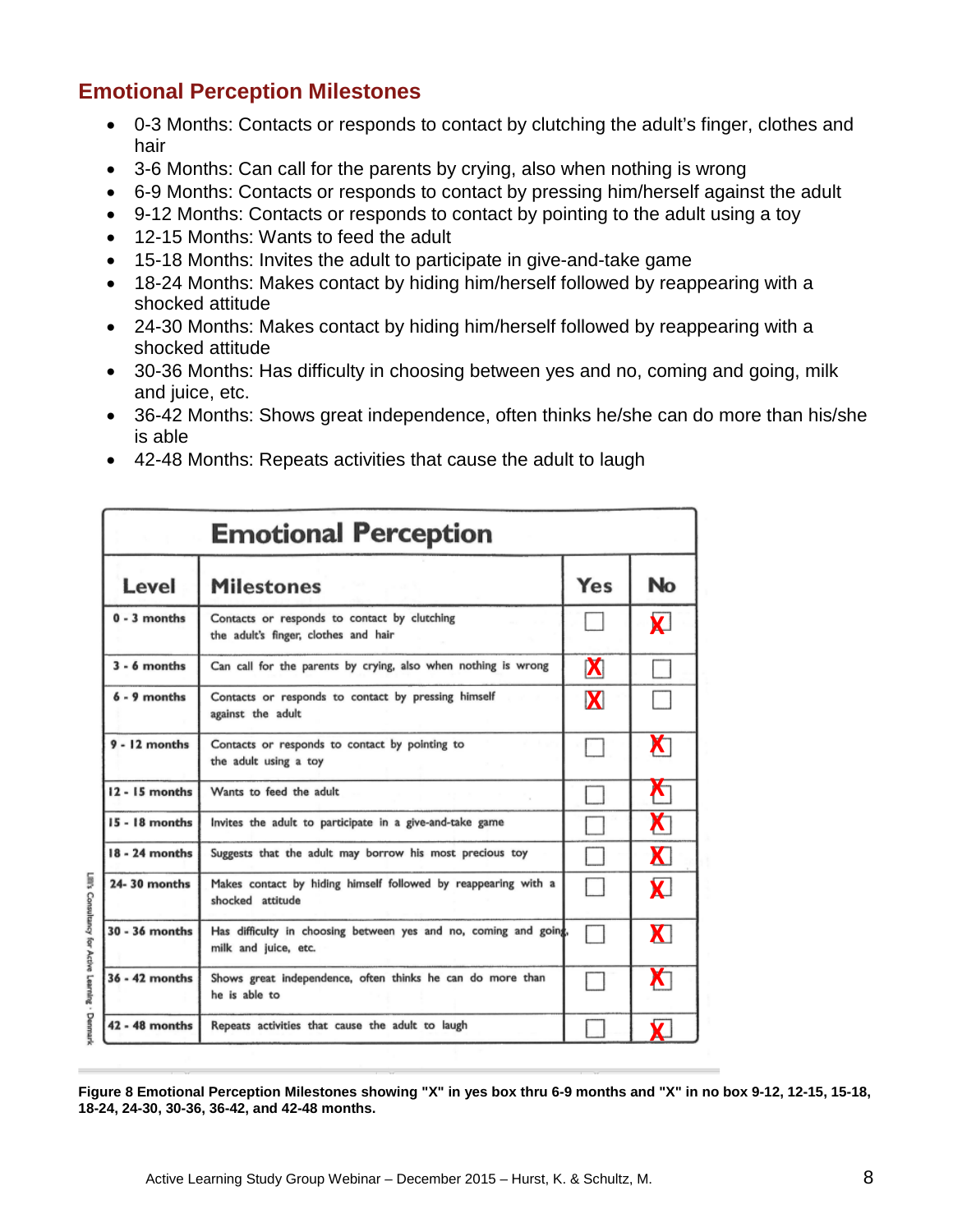#### **Our student had X in the "Yes" column for**

- 3-6 months: Can call for the parents by crying, also when nothing is wrong
- 6-9 months: Contacts or responds to contact by pressing him/herself against the adult

#### **Our student had X in the "No" column for**

- 0-3 months: Contact or responds to contact by clutching the adult's finger, clothes and hair
- 9-12 months: Contacts or responds to contact by pointing to the adult using a toy
- 12-15 months: Wants to feed the adult
- 15-18 months: Invites the adult to participate in a give-and-take game
- 18-24 months: Suggests that the adult may borrow his most precious toy
- 24-30 months: Makes contact by hiding him/herself followed by reappearing with a shocked attitude
- 30-36 months: Has difficulty in choosing between yes and no, coming and going, milk and juice, etc.
- 36-42 months: Shows great independence, often thinks he can do more than he/she is able to
- 42-48 months: Repeats activities that cause the adult to laugh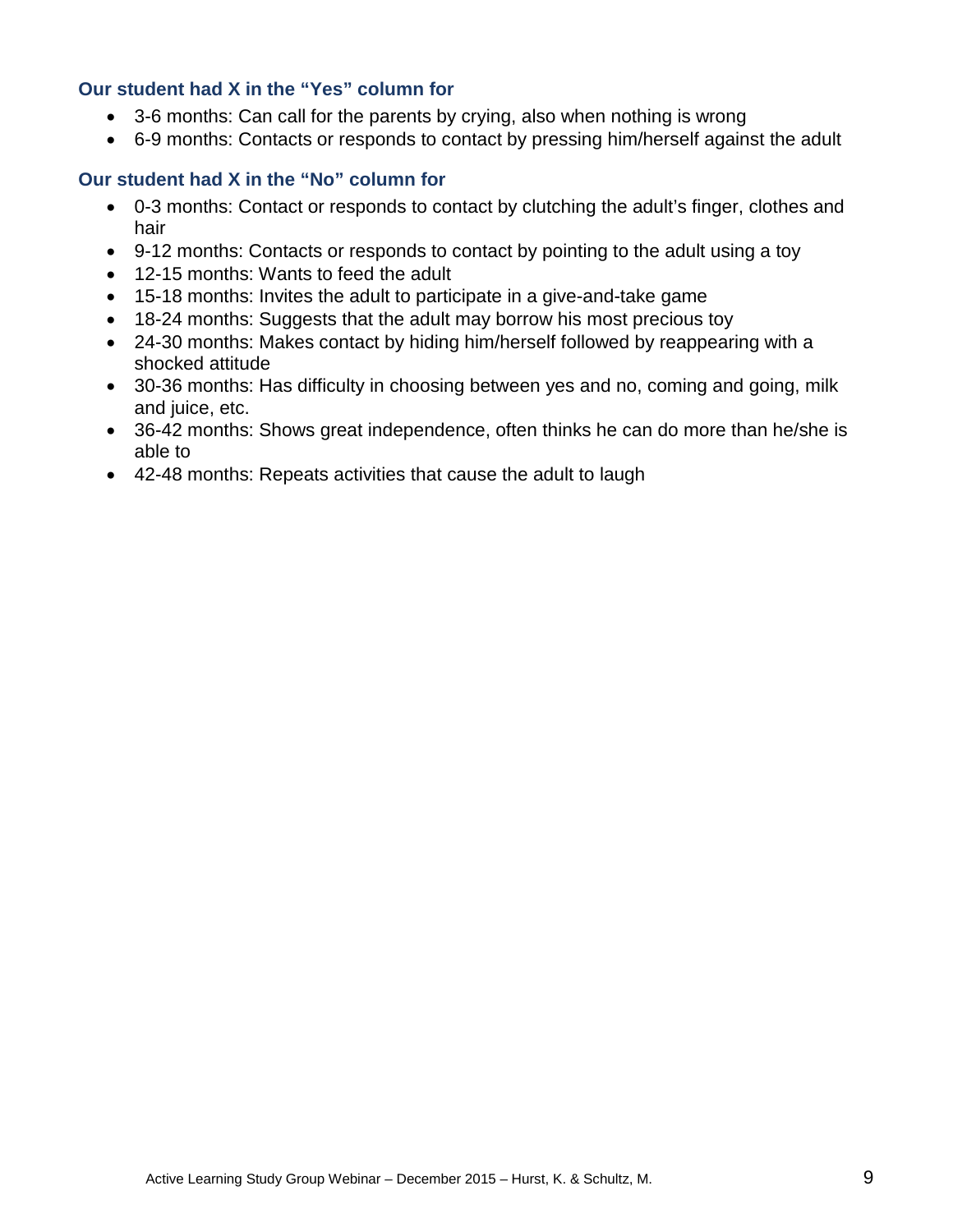#### **Emotional Perception 6-9 Months**

- E025: Contacts or responds to contact by pressing him/herself against the adult Yes
- E026: Touches the adult's face Don't Know
- E027: Puts a finger in the adult's eyes and mouth Don't Know
- E028: Likes to be moved from the arms of one familiar person to another Don't Know
- E029: Imitates the adult's movements, e.g. reaches hand towards the switch just after the adults has switched on the light – Yes
- E030: Seeing Mom and Dad after their return causes great joy Yes
- E031: Shows joy when recognizing familiar voices Yes

|      | <b>Emotionel Perception</b>                                                                                                  | Level: 6 - 9 months |    |               |                       |                       |                                                  |                                       |
|------|------------------------------------------------------------------------------------------------------------------------------|---------------------|----|---------------|-----------------------|-----------------------|--------------------------------------------------|---------------------------------------|
| No.  | <b>Function</b>                                                                                                              | Yes                 | No | Don't<br>know | <b>Was</b><br>able to | Learning<br>has begun | <b>Performed</b><br>in favourable <br>conditions | <b>Performs</b><br>spontane-<br>ously |
| E025 | Contacts or responds to contact<br>by pressing himself against the<br>adult                                                  | X                   |    |               |                       |                       |                                                  |                                       |
| E026 | Touches the adult's face                                                                                                     |                     |    | X             |                       |                       |                                                  |                                       |
| E027 | Puts a finger in the adult's eyes<br>and mouth                                                                               |                     |    | X             |                       |                       |                                                  |                                       |
| E028 | Likes to be moved from the arms<br>of one familiar person to another                                                         |                     |    | X             |                       |                       |                                                  |                                       |
| E029 | Imitates the adult's movements,<br>e.g. reaches hand towards the<br>switch just after the adult has<br>switched on the light | X                   |    |               |                       |                       |                                                  |                                       |
| E030 | Seeing Mom and Dad after their<br>return causes great joy                                                                    | X                   |    |               |                       |                       |                                                  |                                       |
| E03  | Shows joy when recognizing<br>familiar voices                                                                                | X                   |    |               |                       |                       |                                                  |                                       |
| E032 |                                                                                                                              |                     |    |               |                       |                       |                                                  |                                       |

**Figure 9 Our student shows X in yes column for E025, E029, E030, and E031. There are X in "Don't Know" column for items E026, E027 and E028.**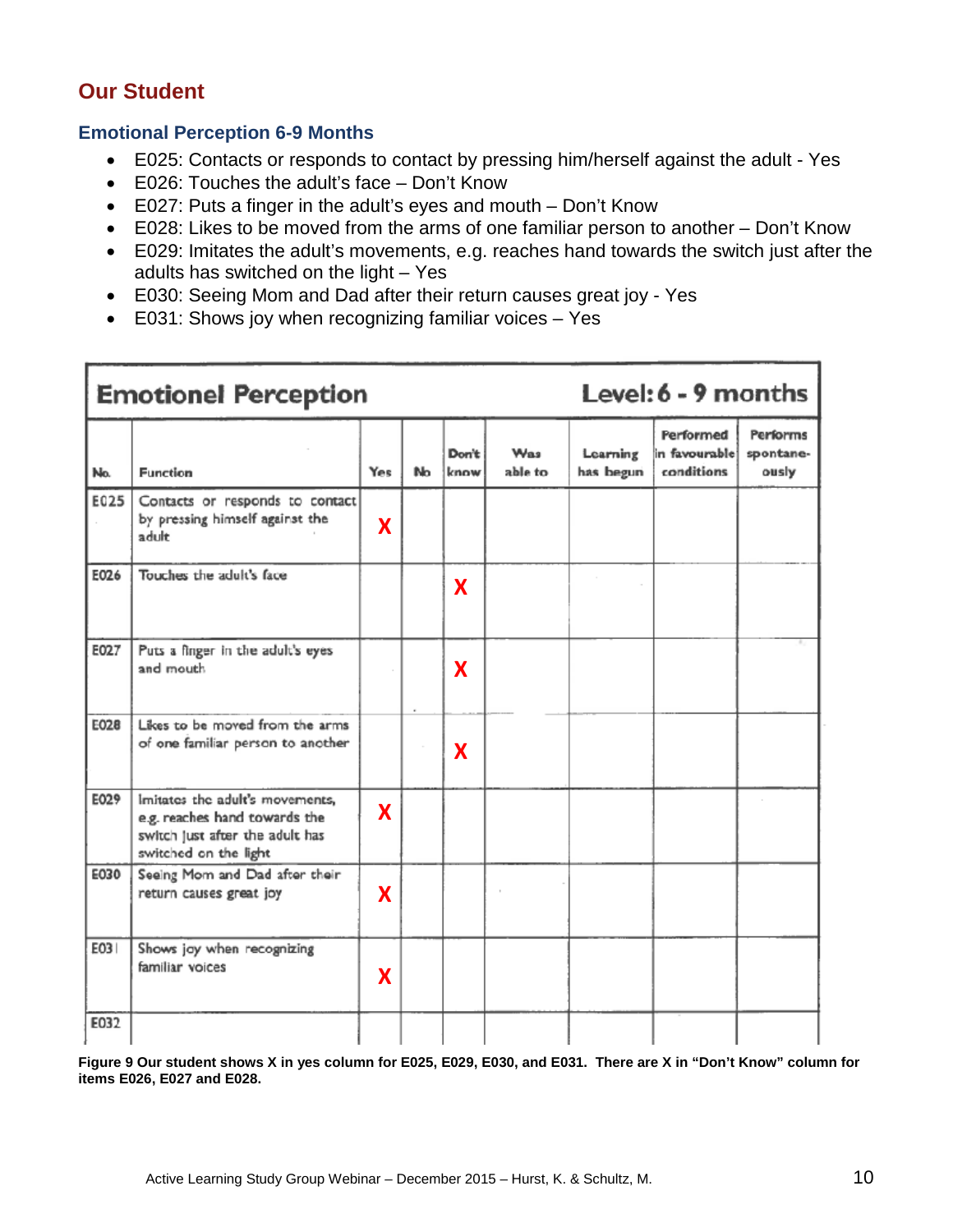г

#### **Emotional Perception Level 9-12 Months**

E037: Contacts or responds to contact by point to the adult using a toy, as if showing it - No

E038: Wants to share his interest with the adult – Don't Know

E039: Refuses contact with persons he does not feel attached to - No

E040: Puts his arms around the adults to whom he feels attached - Yes

E041: Wants to drink from the adult's cup – No, not applicable

|      | <b>Emotionel Perception</b>                                                                  |     | Level: 9 - 12 months |                |                |                       |                                          |                                       |
|------|----------------------------------------------------------------------------------------------|-----|----------------------|----------------|----------------|-----------------------|------------------------------------------|---------------------------------------|
| No.  | <b>Function</b>                                                                              | Yes | Nb                   | Don't<br>know  | Was<br>able to | Learning<br>has begun | Performed<br>in favourable<br>conditions | <b>Performs</b><br>spontane-<br>ously |
| E037 | Contacts or responds to contact<br>by pointing to the adult using a<br>toy, as if showing it |     | X                    |                |                |                       |                                          |                                       |
| E038 | Wants to share his interests<br>with the adult                                               |     |                      | X              |                |                       |                                          |                                       |
| E039 | Refuses contact with persons<br>he does not feel attached to                                 |     | X                    | <b>X</b>       |                |                       |                                          |                                       |
| E040 | Puts his arms around the adults<br>to whom he feels attached                                 |     |                      | X<br><b>NA</b> |                |                       |                                          |                                       |
| E041 | Wants to drink from the adult's<br>cup                                                       |     |                      |                |                |                       |                                          |                                       |
| E042 |                                                                                              |     |                      |                |                |                       |                                          |                                       |

**Figure 10 Our student has X in "Yes" column for item E040, in "No" column for items E037 and E039, and in "Don't Know" column for items E038 and E041. There is also "NA" in column E041 since the student does not take food orally.**

٦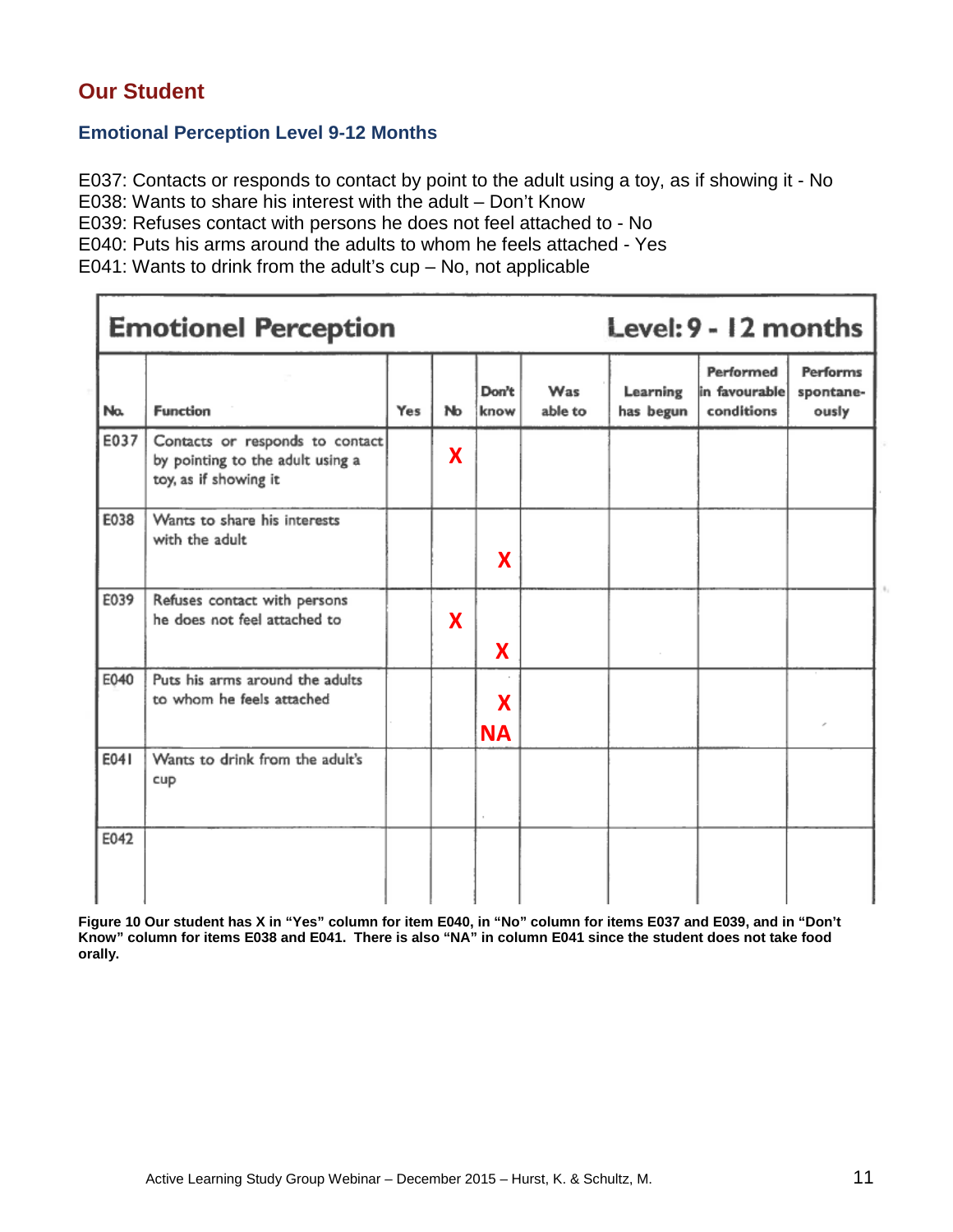#### **Emotional Perception Level 12-15 Months**

E049: Establishes brief contact with the adult to confirm that their relationship exists independently of other adults - Yes

E050: Wants to feed the adult – Don't Know

E051: Laughs and babbles in interaction with the adult - Yes

E052: Shows that he considers him/herself as the center or the family – Don't Know

E053: Enjoys adult-learner games such as clapping hands and playing with lips - Yes

E054: Understands that familiar people are the same irrespective of their state of mind - Yes

|      | <b>Emotionel Perception</b>                                                                                                   | Level: 12 - 15 months |    |               |                |                       |                                          |                                       |
|------|-------------------------------------------------------------------------------------------------------------------------------|-----------------------|----|---------------|----------------|-----------------------|------------------------------------------|---------------------------------------|
| No.  | <b>Function</b>                                                                                                               | Yes                   | Nb | Don't<br>know | Was<br>able to | Learning<br>has begun | Performed<br>in favourable<br>conditions | <b>Performs</b><br>spontane-<br>ously |
| E049 | Establishes brief contact with<br>the adult to confirm that their<br>relationship exists independently<br>of other activities |                       |    |               |                |                       |                                          |                                       |
| E050 | Wants to feed the adult                                                                                                       |                       |    | X             |                |                       |                                          |                                       |
| E051 | Laughs and babbles in<br>interaction with the adult                                                                           |                       |    | X             |                |                       |                                          |                                       |
| E052 | Shows that he considers himself<br>as the centre of the family                                                                |                       |    | X             |                |                       |                                          |                                       |
| E053 | Enjoys adult-learner games such<br>as clapping of hands and playing<br>with lips                                              |                       |    |               |                |                       |                                          |                                       |
| E054 | Understands that familiar people<br>are the same irrespective of their<br>state of mind                                       |                       |    |               |                |                       | What does this mean?                     |                                       |
| E055 |                                                                                                                               |                       |    |               |                |                       |                                          |                                       |

**Figure 11 Our student has X in "Yes" column for item E049, E051, E053 and E054 and in "Don't Know" column for items E050 and E052. There is also a question beside item E054: What does this mean?**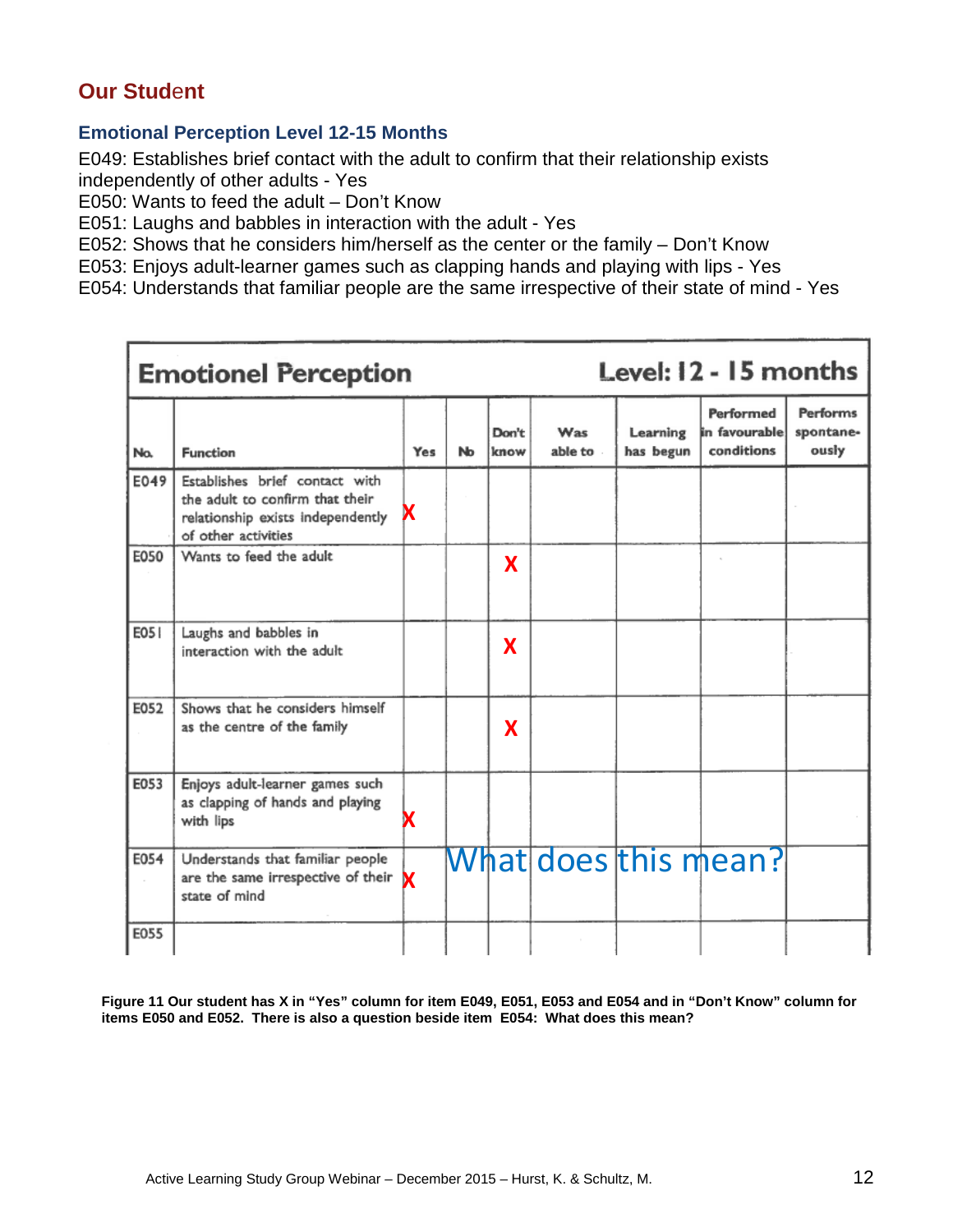#### **Emotional Perception Level 15-18 months**

E061: Invites the adult to participate in a give-and-take game - Yes

E062: Enjoys to participate in games such as ride a rockinghorse, and see-saw – Don't Know

E063: Tests activities that are allowed and disallowed – Don't Know

E064: Demonstrates a strong attachment to one or a few objects - Yes

E065: Often has a need for physical contact, wants to be carried and sit on lap – Don't Know

|      | <b>Emotionel Perception</b>                                                        | Level: 15 - 18 months |    |               |                |                       |                                          |                                |
|------|------------------------------------------------------------------------------------|-----------------------|----|---------------|----------------|-----------------------|------------------------------------------|--------------------------------|
| No.  | <b>Function</b>                                                                    | Yes                   | No | Don't<br>know | Was<br>able to | Learning<br>has begun | Performed<br>in favourable<br>conditions | Performs<br>spontane-<br>ously |
| E061 | Invites the adult to participate<br>in a give-and-take game                        | X                     |    |               |                |                       |                                          |                                |
| E062 | Enjoys to participate in games<br>such as ride a rockinghorse,<br>and see-saw      |                       |    | X             |                |                       |                                          |                                |
| E063 | Tests activities that are allowed<br>and disallowed                                |                       |    | X             |                |                       |                                          |                                |
| E064 | Demonstrates a strong<br>attatchment to one or a few<br>objects                    | X                     |    |               |                |                       |                                          |                                |
| E065 | Often has a need for physical<br>contact, wants to be carried and<br>to sit on lap |                       |    | X             |                |                       |                                          |                                |
| E066 |                                                                                    |                       |    |               |                |                       |                                          |                                |
| E067 |                                                                                    |                       |    |               |                |                       |                                          |                                |

**Figure 12 Our student shows X in "Yes" column items E061 and E064 and X in "Don't Know" column for items E062, E063, and E065.**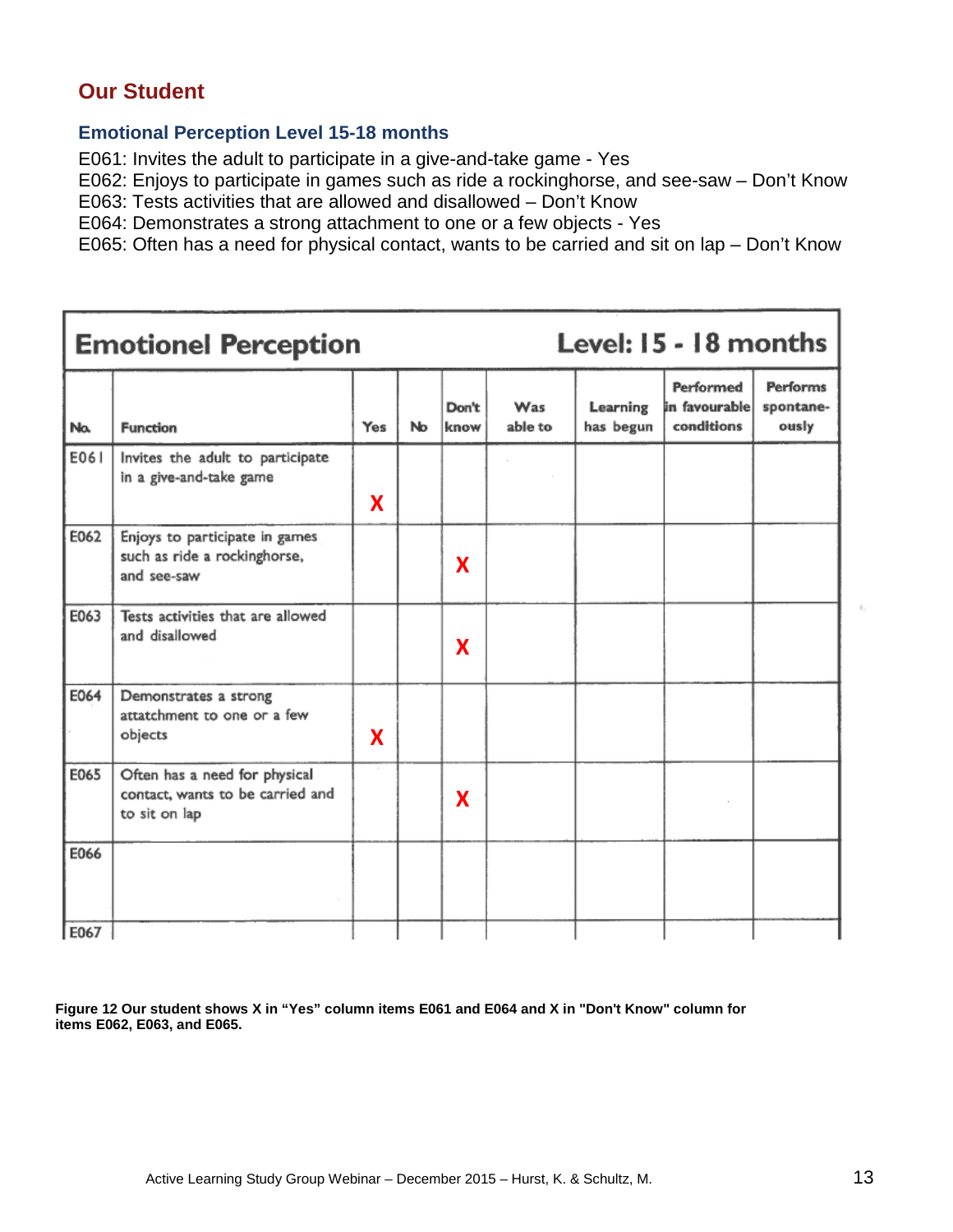E073: Suggests that the adult may borrow his most precious toy - No

E074: Can react intensely to changes in the daily routine – Don't Know

E075: Throws a tantrum when his/her will is crossed – Don't Know

E076: Presents strong feelings of ownership: "my mother", "my toy", "my seat" – Don't Know

E077: Plays language games with the adult: rhymes and jingles - No

|      | <b>Emotionel Perception</b>                                                    | Level: 18 - 24 months |    |               |                |                       |                                                 |                                |
|------|--------------------------------------------------------------------------------|-----------------------|----|---------------|----------------|-----------------------|-------------------------------------------------|--------------------------------|
| No.  | <b>Function</b>                                                                | Yes                   | Nb | Don't<br>know | Was<br>able to | Learning<br>has begun | <b>Performed</b><br>in favourable<br>conditions | Performs<br>spontane-<br>ously |
| E073 | Suggests that the adult may<br>borrow his most precious toy                    |                       | X  |               |                |                       |                                                 |                                |
| E074 | Can react intensely to<br>changes in the daily routine                         |                       |    | X             |                |                       | $\sigma_{\rm P}^{\rm e}$                        |                                |
| E075 | Throws a tantrum when his will<br>is crossed                                   |                       |    | X             |                |                       |                                                 |                                |
| E076 | Presents strong feelings of<br>ownership: "my mother","<br>"my toy", "my seat" |                       |    | X             |                |                       |                                                 |                                |
| E077 | Plays language games with the<br>adult: rhymes and jingles                     |                       | X  |               |                |                       |                                                 |                                |
| E078 |                                                                                |                       |    |               |                |                       |                                                 |                                |

**Figure 13 Our student shows X in the "No" column for items E073 and E077 and in the "Don't Know" column for items E074, Eo75 and E076.**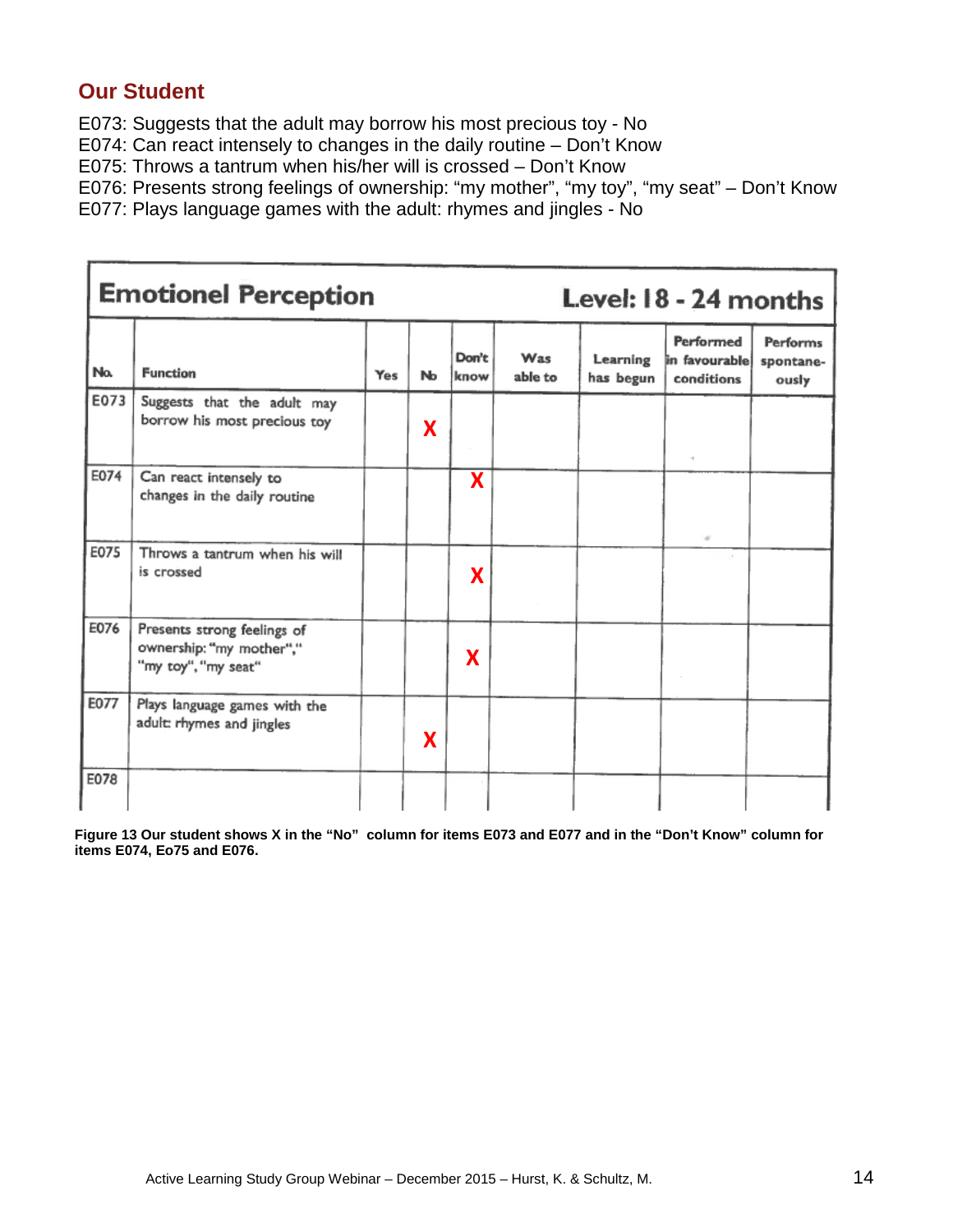| Na.       | Function                                         | Yes | No | Don't<br>know | Was<br>able to | Learning<br>has begun | Performed<br>in favourable<br>conditions | <b>Performs</b><br>spontane-<br>ously |
|-----------|--------------------------------------------------|-----|----|---------------|----------------|-----------------------|------------------------------------------|---------------------------------------|
| N001<br>E | Characterized as sensitive                       |     |    |               |                |                       |                                          |                                       |
| N002<br>E | Characterized as introvert                       |     |    |               |                |                       |                                          |                                       |
| N003<br>Ë | Characterized as extrovert                       |     |    |               |                |                       |                                          |                                       |
| N004<br>E | Characterized as aggressive                      |     |    |               |                |                       |                                          |                                       |
| N005<br>Ë | Characterized as passive                         |     |    |               |                |                       |                                          |                                       |
| N006<br>Ε | Characterized as active                          |     |    |               |                |                       |                                          |                                       |
| N007<br>E | Characterized as loving                          |     |    |               |                |                       |                                          |                                       |
| N008<br>E | Characterized as anxious,<br>frightened of what. |     |    |               |                |                       |                                          |                                       |
| N009<br>E | Characterized as brave                           |     |    |               |                |                       |                                          |                                       |
| N010<br>Ε | Characterized as whining                         |     |    |               |                |                       |                                          |                                       |
| NOIL<br>Ε | Characterized as weeping                         |     |    |               |                |                       |                                          |                                       |
| N012<br>E | Characterized as rejecting                       |     |    |               |                |                       |                                          |                                       |
| N013<br>Ε | Characterized as disinterested                   |     |    |               |                |                       |                                          |                                       |
| N014<br>Е | Characterized as hyperactive                     |     |    |               |                |                       |                                          |                                       |
| N015<br>Е | Is self mutilating (violent towards<br>himself)  |     |    |               |                |                       |                                          |                                       |
| N016<br>E | Is violent towards others                        |     |    |               |                |                       |                                          |                                       |

**Figure 14 Emotional Persception Irrespective of level of development chart showing items N001E-N0016E**

#### **Items noted by Kate and Matt**

- N013 Disinterested?
- N025 Demonstrates her will?
- N027 Uses blindisms (self-stimulation) as expression of joy, excitement
- N037 Refuses activities in which she is disinterested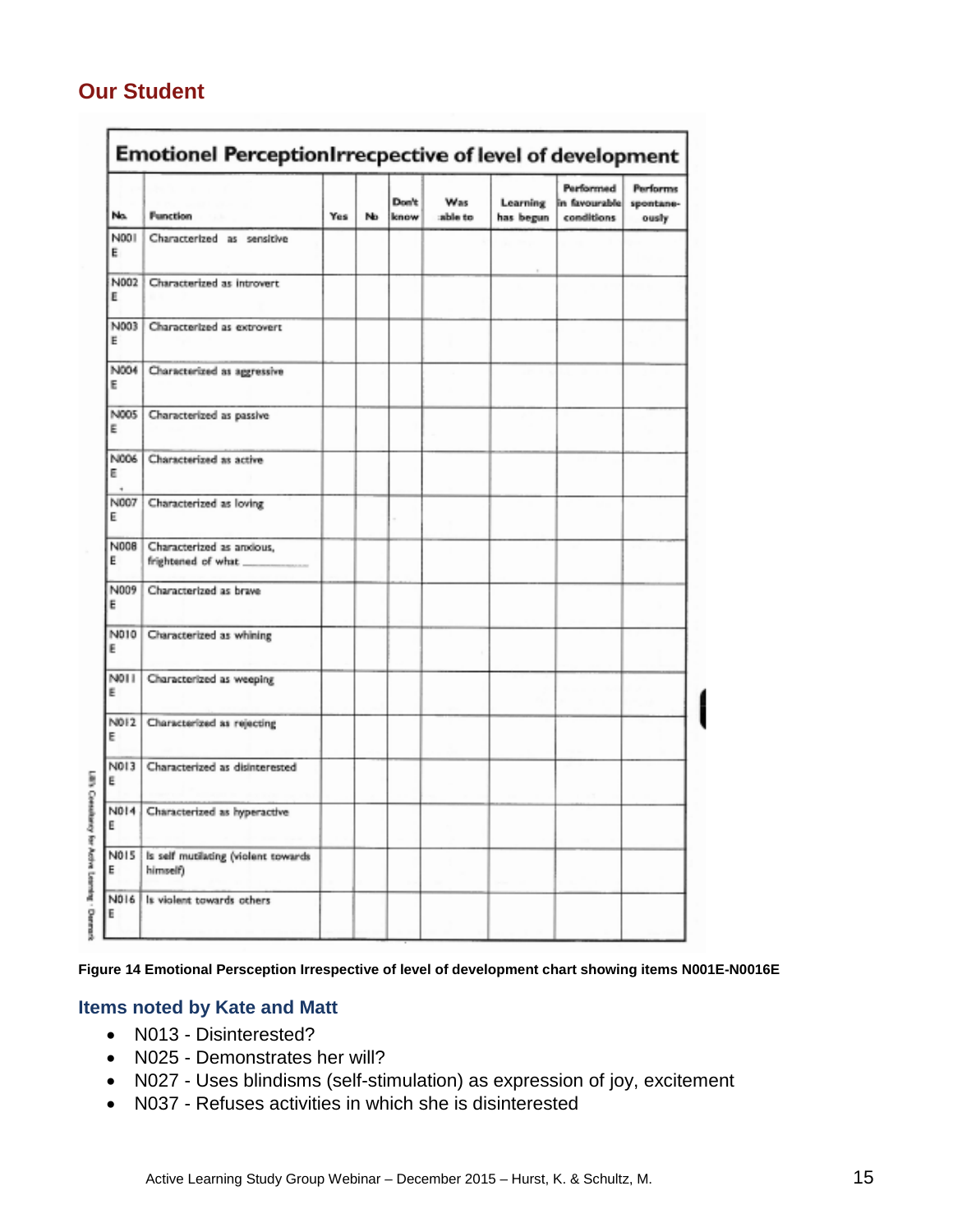- Social Perception at 9-12 months?
- Emotional Perception at 6-9 months ?

### **Assessment Summary**

| Assessment of the levels of function - 12/2015    |                 |       |                          |                    |                                                               |          |       |          |       |       |       |
|---------------------------------------------------|-----------------|-------|--------------------------|--------------------|---------------------------------------------------------------|----------|-------|----------|-------|-------|-------|
|                                                   | $0-3$<br>months | $3-6$ | $6 - 9$<br>months months | $9 - 12$<br>months | $12 - 15$<br>months months months months months months months | 15-18    | 18-24 | $24-30$  | 30-36 | 36-42 | 42-48 |
| <b>Gross Motor</b>                                |                 |       |                          |                    |                                                               |          |       |          |       |       |       |
| <b>Fine Motor</b>                                 |                 |       |                          |                    |                                                               |          |       |          |       |       |       |
| Mouth<br>Movement                                 |                 |       |                          |                    |                                                               |          |       |          |       |       |       |
| Visual<br>Perception                              |                 |       |                          |                    |                                                               |          |       |          |       |       |       |
| Auditory<br>Perception                            |                 |       |                          |                    |                                                               |          |       |          |       |       |       |
| Haptic-<br>Tactile<br>Perception<br>Smell & Taste |                 |       |                          |                    |                                                               |          |       |          |       |       |       |
|                                                   |                 |       |                          |                    |                                                               |          |       |          |       |       |       |
| Spatial<br>Relations                              |                 |       |                          |                    |                                                               |          |       |          |       |       |       |
| Object<br>Perception                              |                 |       |                          |                    |                                                               |          |       |          |       |       |       |
| Language<br>Non-verbal                            |                 |       |                          |                    |                                                               |          |       |          |       |       |       |
| Language<br>Verbal                                |                 |       |                          |                    |                                                               |          |       |          |       |       |       |
| Compre-<br>hension of<br>Language                 |                 |       |                          |                    |                                                               |          |       |          |       |       |       |
| Social<br>Perception                              |                 |       |                          | 100                | 75                                                            | 66       | 60    | $\bf{0}$ |       |       |       |
| Emotional<br>Perception                           |                 |       | 100                      | 64                 | 40                                                            | $\bf{0}$ |       |          |       |       |       |
| Play &<br>Application                             |                 |       |                          |                    |                                                               |          |       |          |       |       |       |

**Figure 15 Assessment Summary for Social Perception shows: 100 at 9-12 mo., 75 at 12-15 mo., 66 at 15-18 mo., 60 at 18-24 mo., and 0 at 24-30 mo. Emotional Perception shows: 100 at 6-9 mo., 64 at 9-12 mo., 40 at 12-15 mo., and 0 at 15-18 mo.**

### **Assignments for January**

- Complete 2 more fields in the assessment
- Videotape segments in play alone and in interaction with adult if you have not done so
- Post or send questions about assessment to Kate Hurst [\(hurstk@tsbvi.edu\)](mailto:hurstk@tsbvi.edu) before the January study group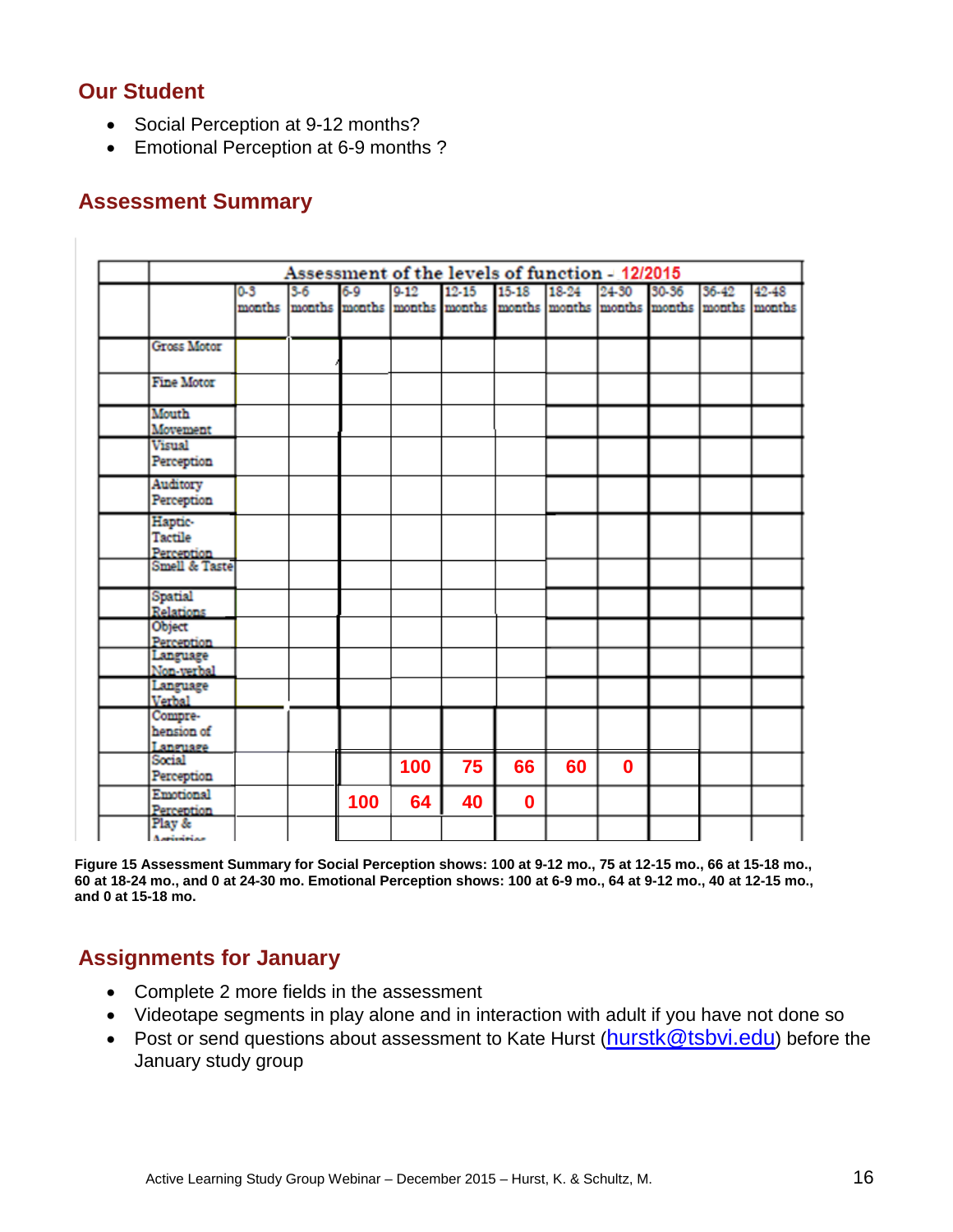### **Notes:**